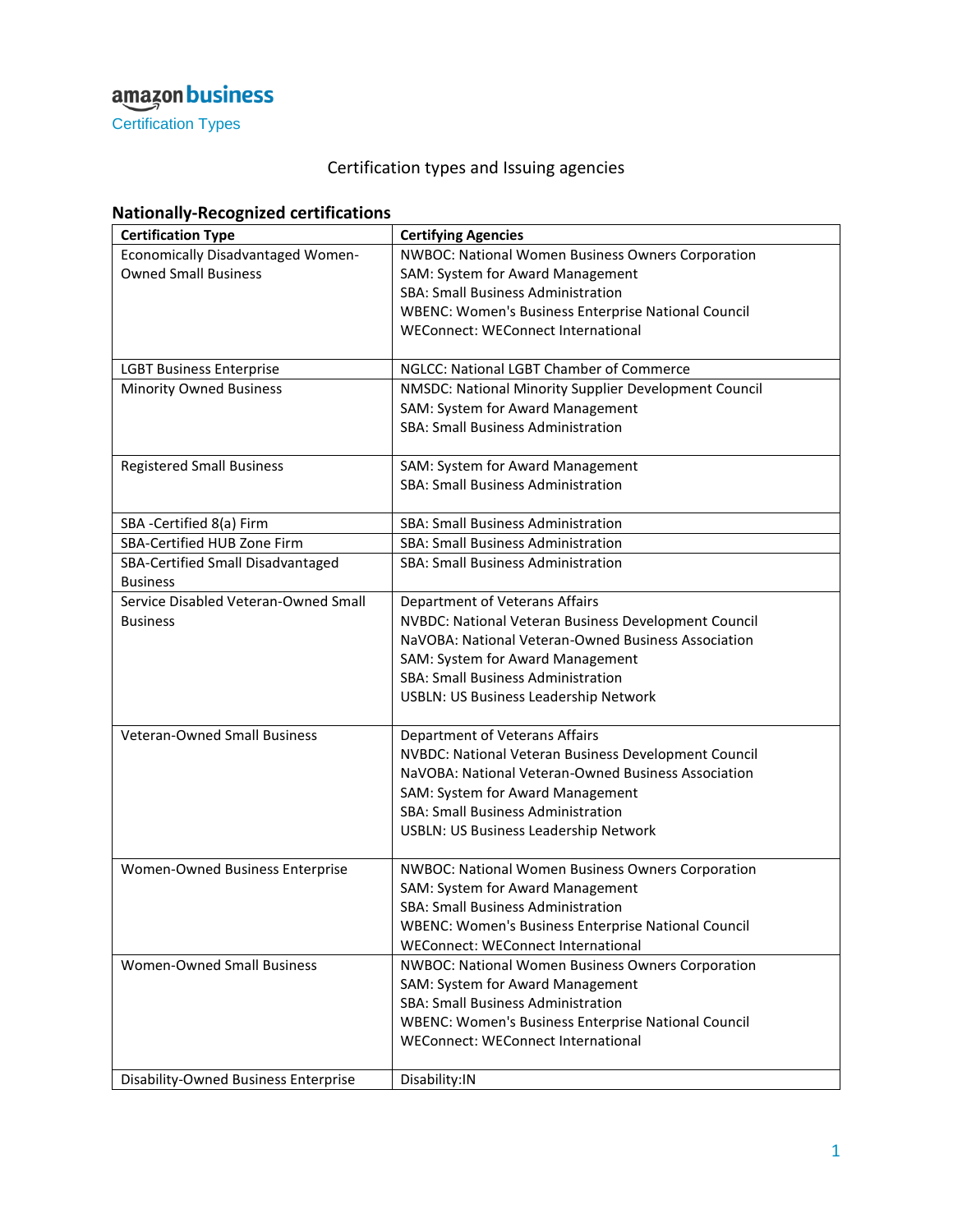Certification Types

| IEE/ISBEE Indian Economic Enterprise | SAM: System for Award Management<br><b>SBA: Small Business Administration</b> |
|--------------------------------------|-------------------------------------------------------------------------------|
| <b>SBA Certified-Native American</b> | <b>SBA: Small Business Administration</b>                                     |
| <b>Owned Business</b>                |                                                                               |

#### **State Certifications**

| Alabama               | AL: EDWOSBS - Economically Disadvantaged Women-Owned Small Businesses           |
|-----------------------|---------------------------------------------------------------------------------|
|                       | AL: HUBZONE - Historically Underutilized Business Zones                         |
|                       | AL: SBA 8(A) - Business Development Program                                     |
|                       | AL: SDVOSB - Service Disabled Veteran-Owned Small Business                      |
|                       | AL: VOSB - Veteran-Owned Small Business                                         |
|                       | AL: WOSB - Women-Owned Small Business                                           |
|                       |                                                                                 |
| Alaska                | AK: DOT DBE - Disadvantaged Business Enterprise                                 |
|                       | AK: HUBZONE - Historically Underutilized Business Zones                         |
|                       | AK: Municipality of Anchorage DBE Program                                       |
|                       | AK: SBA 8(A) - Business Development Program                                     |
|                       | AK: WOSB - Women-Owned Small Business                                           |
|                       |                                                                                 |
| Arizona               | AZ: DBE - Disadvantaged Business Enterprise                                     |
|                       | AZ: MBE - Minority Business Enterprise                                          |
|                       | AZ: SBE - Small Business Enterprise                                             |
|                       | AZ: WBE - Women's Business Enterprise                                           |
|                       |                                                                                 |
| <b>Arkansas</b>       | AR: CMBE - Certified Minority Business Enterprise                               |
|                       | AR: MBE - Minority Business Enterprise                                          |
|                       | AR: SBA 8 (A)                                                                   |
|                       | AR: Southern Region Minority Supplier Development Council                       |
|                       | AR: Women's Business Council                                                    |
|                       |                                                                                 |
| <b>California</b>     | CA: DVBE - Disabled Veteran Business Enterprise                                 |
|                       | CA: LA DVBE - Disadvantaged Veteran Business Enterprise                         |
|                       | CA: LA LSBE - Local Small Business Enterprise                                   |
|                       | CA: LA SE - Social Enterprise                                                   |
|                       | <b>CA: SB - Small Business</b>                                                  |
|                       | <b>CA: CPUC Clearinghouse</b>                                                   |
|                       |                                                                                 |
| Colorado              | CO: DBE - Disadvantaged Business Enterprise                                     |
|                       | CO: UCP - United Certification Program                                          |
|                       |                                                                                 |
| <b>Connecticut</b>    | CT: MBE - Minority Business Enterprise                                          |
|                       | CT: SBE - Small Business Enterprise                                             |
|                       |                                                                                 |
| <b>Delaware</b>       | DE: Diverse Supplier - (minority, women, veteran, service disabled veteran, and |
|                       | individuals with diasabilities owned business)                                  |
|                       | <b>DE: SBF - Small Business Focus</b>                                           |
|                       |                                                                                 |
| <b>Washington, DC</b> | DC: CBE - Certified Business Enterprise                                         |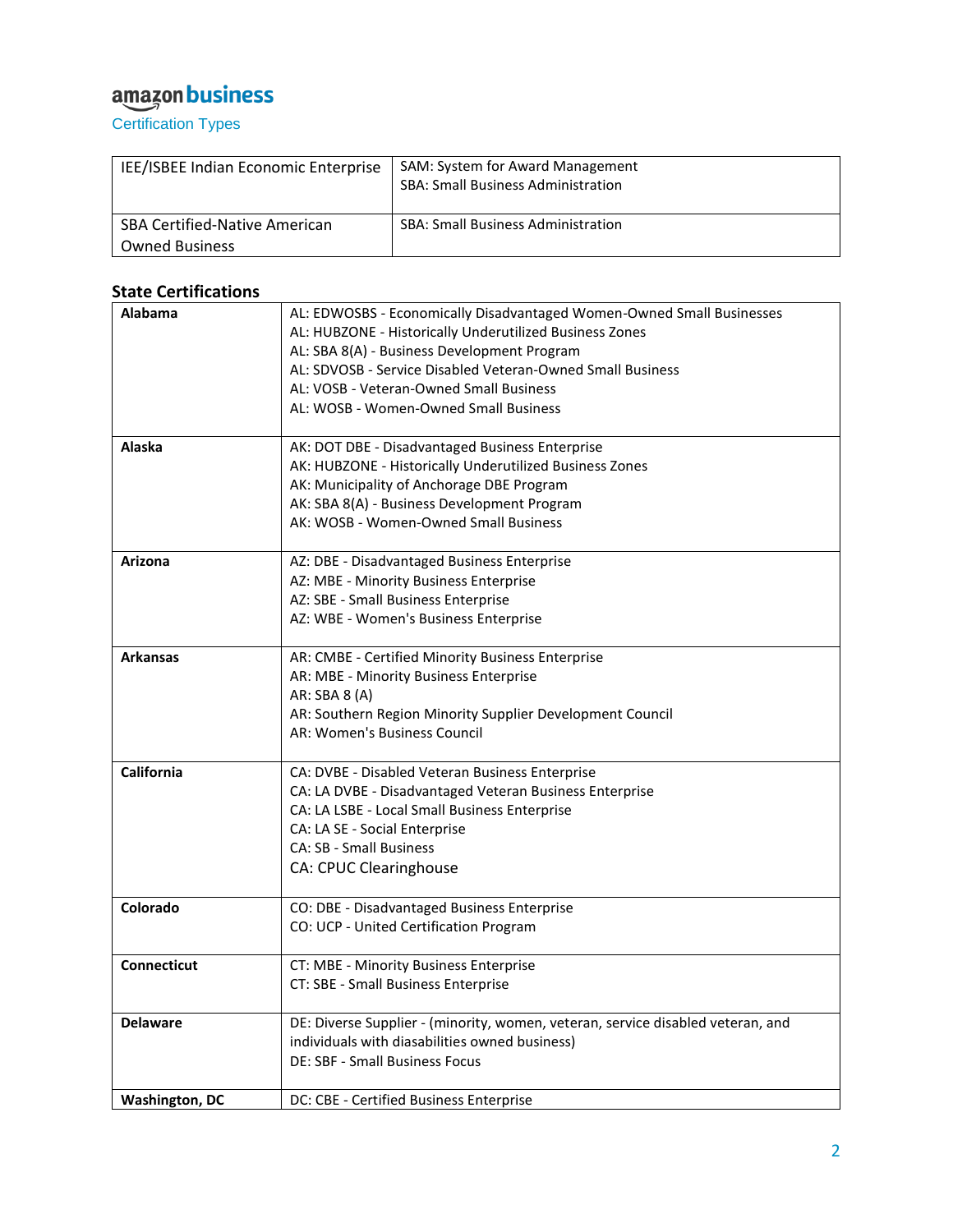Certification Types

| <b>Florida</b>       | FL: MBE - Minority Business Enterprise                                               |
|----------------------|--------------------------------------------------------------------------------------|
|                      | FL: VBE - Veteran Business Enterprise                                                |
|                      | FL: WBE - Women's Business Enterprise                                                |
| Georgia              | GA: MBE/DBE - Certified Minority Business Enterprises                                |
| Hawaii               | HI: DBE - Disadvantaged Business Enterprise "Certified Minority Business Enterprise" |
| Idaho                | ID: MBE - Minority Business Enterprise                                               |
|                      | ID: National Women Business Owners Corporation                                       |
|                      | ID: SBA $8(A)$                                                                       |
|                      | ID: Small Disadvantaged Business                                                     |
|                      | ID: Women's Business Enterprise National Council                                     |
| <b>Illinois</b>      | IL: BEP - Business Enterprise Program                                                |
|                      | IL: FBE - Female Business Enterprise                                                 |
|                      | IL: MBE - Minority Business Enterprise                                               |
|                      | IL: PBE - Disabled Person-Owned Business                                             |
|                      | IL: Veteran-Owned Business                                                           |
| Indiana              | IN: IVOSB - Indiana Veteran-Owned Small Business                                     |
|                      | IN: MWBE - Minority and Women-Owned Business Enterprise                              |
|                      |                                                                                      |
| lowa                 | IA: TSB - Targeted Small Business                                                    |
| <b>Kansas</b>        | KS: DBE - Disadvantaged Business Enterprise -Non Highway Related Work                |
|                      | KS: MBE - Minority Business Enterprise                                               |
|                      | KS: WBE - Women's Business Enterprise                                                |
| Kentucky             | KY: DBE - Kentucky Transportation Cabinet Disadvantaged Business Enterprise          |
|                      | Certification                                                                        |
|                      | KY: Kentucky Minority and Women Business Certification Program                       |
| Lousiana             | LA: HUBZONE                                                                          |
|                      | LA: Minority Business Enterprise                                                     |
|                      | LA: SBA 8 (A)                                                                        |
|                      | LA: Veteran-Owned Small Business<br>LA: Women-Owned Small Business                   |
|                      |                                                                                      |
| <b>Maine</b>         | ME: DBE - Disadvantaged Business Enterprise                                          |
| Maryland             | MD: ACDBE - Airport Concessions Disadvantaged Business Enterprise                    |
|                      | MD: DBE - Disadvantaged Business Enterprise                                          |
|                      | MD: MBE - Minority Business Enterprise                                               |
|                      | MD: Small Business Enterprise                                                        |
| <b>Massachusetts</b> | MA: MBE - Minority Business Enterprise                                               |
|                      | MA: WBE - Women's Business Enterprise                                                |
|                      | MA: VBE - Veteran Business Enterprise                                                |
| Michigan             | MI: DBE - Disadvantaged Business Enterprise                                          |
| Minnesota            | MN: Economically Disadvantaged Small Business                                        |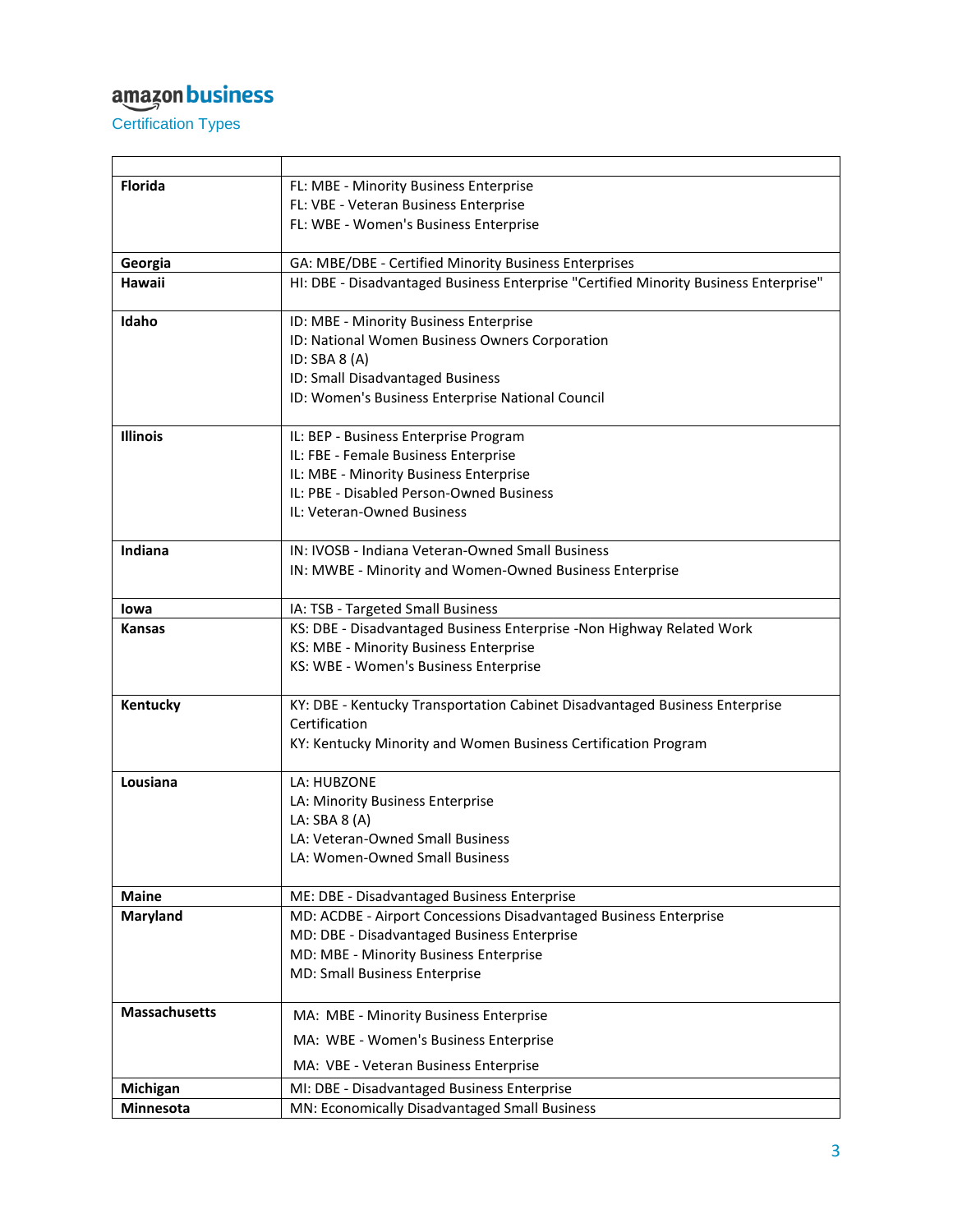Certification Types

|                       | MN: Targeted Group Business                                                      |
|-----------------------|----------------------------------------------------------------------------------|
|                       | <b>MN: Veteran-Owned Small Business</b>                                          |
|                       |                                                                                  |
| Mississippi           | MS: DBE - Disadvantaged Business Enterprise                                      |
|                       | MS: National Minority Supplier Development Council, Inc.                         |
|                       | MS: South Region Minority Supplier Development Council                           |
|                       | MS: U.S. Small Business Administration                                           |
|                       | MS: Women Business Enterprise National Council                                   |
|                       |                                                                                  |
| <b>Missouri</b>       | MO: MBE - Minority Business Enterprise                                           |
|                       | MO: WBE - Women's Business Enterprise                                            |
| <b>Montana</b>        | MT: DBE - MDT Disadvantaged Business Enterprise                                  |
| <b>Nebraska</b>       | NE: DBE - Disadvantaged Business Enterprise                                      |
| <b>Nevada</b>         | NV: DBE - Nevada Unified Certification Program Disadvantaged Business Enterprise |
| <b>New Hampshire</b>  | NH: DBE - Disadvantaged Business Enterprise                                      |
| <b>New Jersey</b>     | NJ: DBE - Disadvantaged Business Enterprise                                      |
|                       | NJ: ESBE - Emerging Small Business Enterprise                                    |
|                       | NJ: SBE - Small Business Enterprise                                              |
|                       |                                                                                  |
| <b>New Mexico</b>     | NM: HUBZONE - HUBZone Small Business                                             |
|                       | NM: Service-Disabled Veteran-Owned Small Business                                |
|                       | <b>NM: Small Business</b>                                                        |
|                       | NM: Small Disadvantaged Business                                                 |
|                       | NM: Veteran-Owned Small Business                                                 |
|                       | NM: Women-Owned Small Business                                                   |
|                       |                                                                                  |
| <b>New York</b>       | NY: DBE - Disadvantaged Business Enterprise                                      |
|                       | NY: DBE/SS Disadvantaged Business Enterprise/Supportive Services Program         |
|                       | NY: MWBE - Minority and Women-Owned Business Enterprise                          |
|                       | NY: SDVOB - Service Disabled Veteran-Owned Business Program                      |
|                       |                                                                                  |
| <b>North Carolina</b> | NC: HUB - Historically Underutilized Businesses                                  |
|                       | NC: MWBE - Minority and Women-Owned Business Enterprise                          |
|                       | NC: SWUC - Statewide Uniform Certification                                       |
|                       |                                                                                  |
| <b>North Dakota</b>   | ND: DBE - Disadvantaged Business Enterprise                                      |
|                       | ND: WOB - Woman Owned Business                                                   |
|                       |                                                                                  |
| Ohio                  | OH: DBE - Disadvantaged Business Enterprise                                      |
|                       | OH: EDGE - Encouraging Diversity, Growth, and Equity                             |
|                       | OH: MBE - Minority Business Enterprise                                           |
|                       | OH: SBE - Small Business Enterprise                                              |
|                       |                                                                                  |
| <b>Oklahoma</b>       | OK: ACDBE - Airport Concessions Disadvantaged Business Enterprise                |
|                       | OK: DBE - Disadvantaged Business Enterprise                                      |
|                       |                                                                                  |
| Oregon                | OR: ACDBE - Airport Concessions Disadvantaged Business Enterprise                |
|                       | OR: DBE - Disadvantaged Business Enterprise                                      |
|                       | OR: ESB - Emerging Small Business                                                |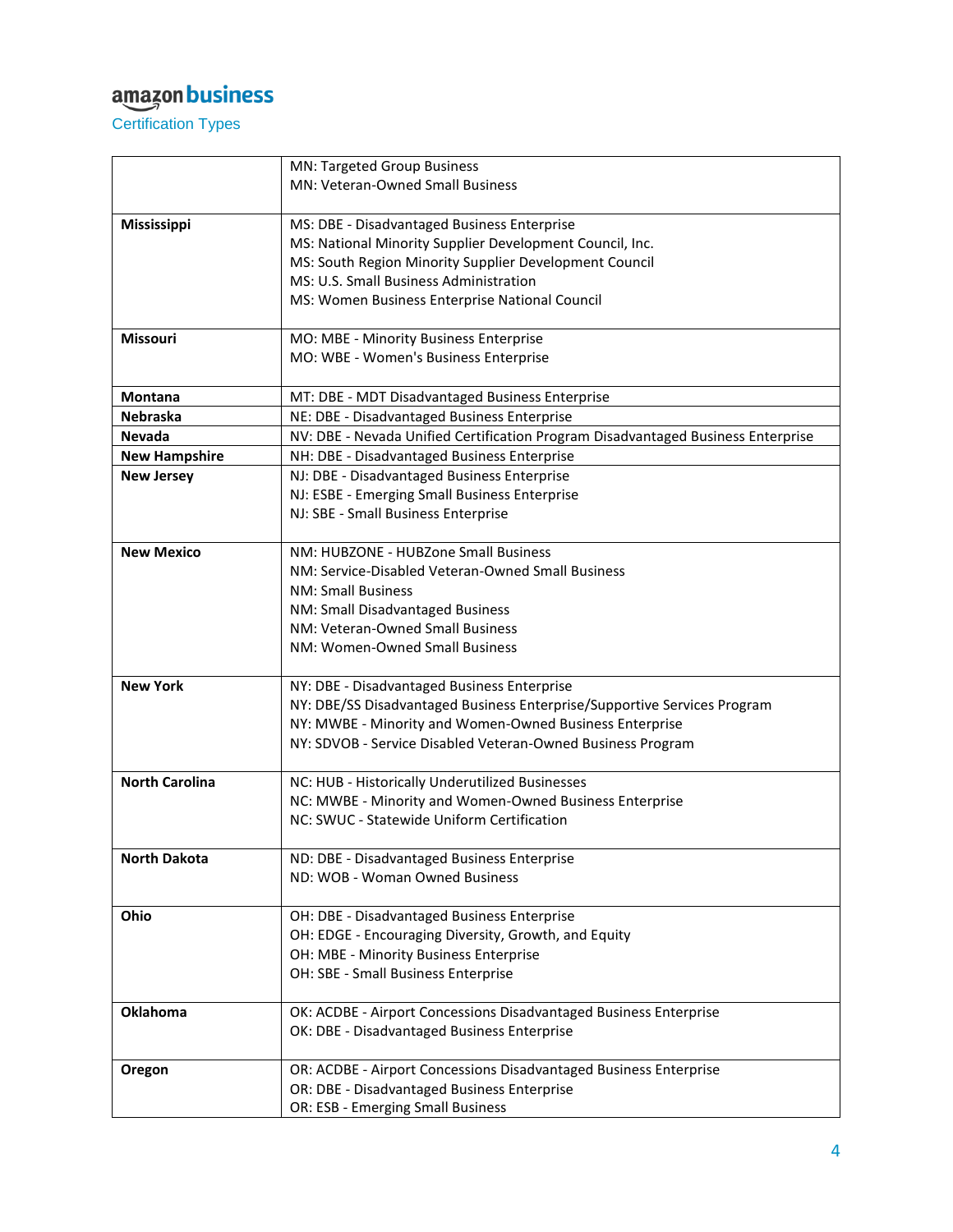Certification Types

|                            | OR: MWBE - Minority and Women-Owned Business Enterprise                                    |
|----------------------------|--------------------------------------------------------------------------------------------|
| Pennsylvania               | PA: Disability-Owned Business Enterprise                                                   |
|                            | PA: LGBT Business Enterprise                                                               |
|                            | PA: MBE - Minority Business Enterprise                                                     |
|                            | PA: Service-Disabled Veteran Business Enterprise                                           |
|                            | PA: VBE - Veteran Business Enterprise                                                      |
|                            | PA: WBE - Women's Business Enterprise                                                      |
|                            |                                                                                            |
| <b>Rhode Island</b>        | RI: DBE - Disadvantaged Business Enterprise                                                |
|                            | RI: MBE - Minority Business Enterprise                                                     |
|                            | RI: WBE - Women's Business Enterprise                                                      |
| <b>South Carolina</b>      | SC: SMBCC - Small and Minority Business Contracting and Certification                      |
| <b>South Dakota</b>        | SD: DBE - Disadvantaged Business Enterprise                                                |
| <b>Tennessee</b>           | TN: Disabled Business Enterprise                                                           |
|                            | TN: Minority Business Enterprise<br>TN: Service-Disabled Veteran owned Enterprise          |
|                            | TN: Small Business Enterprise                                                              |
|                            | TN: Women's Business Enterprise                                                            |
|                            |                                                                                            |
| <b>Texas</b>               | TX: DBE - Disadvantaged Business Enterprise                                                |
|                            | TX: HUB - Historically Underutilized Business                                              |
|                            | TX: SBE - Small Business Enterprise                                                        |
| Utah                       |                                                                                            |
|                            | UT: DBE - Disadvantaged Business Enterprise                                                |
| <b>Vermont</b><br>Virginia | VT: DBE - Disadvantaged Business Enterprise<br>VA: DBE - Disadvantaged Business Enterprise |
|                            | VA: SDV - Service Disabled Veteran-owned businesses                                        |
|                            | VA: SWaM - Small, Woman-owned, and Minority-owned Businesses                               |
|                            |                                                                                            |
| Washington                 | WA: ACDBE - Airport Concessionaire Disadvantaged Business Enterprise                       |
|                            | WA: CBE - Combination Business Enterprise                                                  |
|                            | WA: DBE - Disadvantaged Business Enterprise                                                |
|                            | WA: MBE - Minority Business Enterprise                                                     |
|                            | WA: MWBE - Minority and Women-Owned Business Enterprise                                    |
|                            | WA: SBE - Small Business Enterprise                                                        |
|                            | WA: SCS - King County Small Contractor and Supplier Certification                          |
|                            | WA: SEDBE - Socially and Economically Disadvantaged Business Enterprise                    |
|                            | WA: VBE - Veteran or Service Member Owned Business                                         |
|                            | WA: WBE - Women's Business Enterprise                                                      |
| <b>West Virginia</b>       | WV: DBE - Disadvantaged Business Enterprise                                                |
| Wisconsin                  | WI: DVB - Disabled Veterans Business                                                       |
|                            | WI: MBE - Minority Business Enterprise                                                     |
|                            | WI: WBE - Women's Business Enterprise                                                      |
|                            |                                                                                            |
| Wyoming                    | WY: DBE - Disadvantaged Business Enterprise                                                |